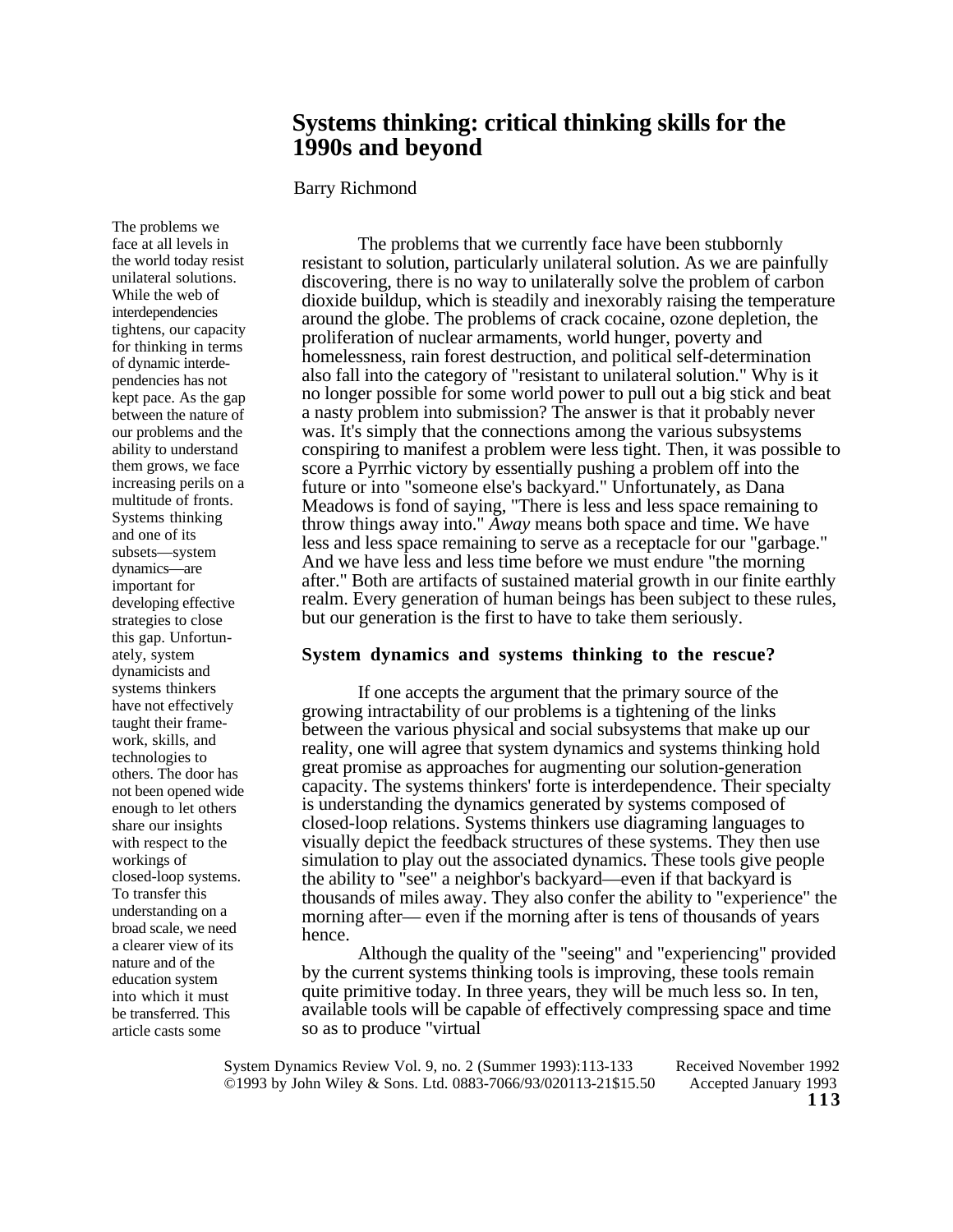light on what we have to bestow and on the education system that is to receive our bounty. Its intended audience is both system thinkers and educators, and the hope is to help eradicate the distinction between the two.

Barry Richmond is managing director and founder of High Performance Systems, an organization providing software and consulting services to build the capacity of people to understand and improve the workings of dynamic systems. Dr. Richmond is the impetus behind the iThink and STELLA II modeling and simulation software packages. He has taught at Thayer School of Engineering, Dartmouth College, and holds a Ph. D. degree in system dynamics from Sloan School of Management, MIT, and degrees from Syracuse, Columbia, and Case Western Reserve universities. Address: High Performance Systems, 45 Lyme Rd., Hanover, NH 03755, U.S.A.

realities." In these electronic realities, people will be able to participate in creating powerful, visceral experiences for themselves. But, no matter how advanced the technology gets, it will always be only part of the solution. If people are to make sense of their experiences in virtual realities, they must have the capacity for understanding the underlying closed-loop framework that is generating these experiences. They must be capable of thinking both systemically and dynamically. In short, they must be systems thinkers. This, in turn, brings us back to a long-unanswered question, which has plagued system dynamics from its outset some 30 years ago at that venerable technical university on the Charles River in Cambridge, Massachusetts. The question is, How can the framework, the process, and the technologies of systems thinking be transferred to the rest of the world in an amount of time that is considerably less than what it currently takes to get a master's or Ph.D. degree in our field?

I will argue that to successfully answer this question it is necessary to confront two aspects of the transfer process. We first must better understand the evolution of the education system into which the transfer must be made (this system offers the best potential for large-scale transfer). Second, we must better understand the "thing" we are seeking to transfer. Specifically, we must understand that this "thing" is multifaceted. As such, for people to swallow and digest it, it must be broken down into more consumable pieces.

# **Aspect 1: the evolution of the education system**

Like any viable system, our system of formal education is evolving over time. The last several decades have seen numerous innovative experiments in educational progress and technology. Open classrooms, computer-aided instruction, and interdisciplinary course offerings are but a few of the initiatives that have been and are being tried. It is my perception that the time is now ripe for three evolutionary threads to come together to form a new learning gestalt. The three threads, illustrated in Figure 1, are educational process, thinking paradigm, and learning tools. The evolutionary fusing of these three threads can successfully create a permanent change in the way people learn. The evolution of each thread, taken independently, cannot.

### *Thread 1: educational process*

I will refer to the newly emerging educational process as *learnerdirected learning*. I like this phrase because it positions the process in sharp relief against the process that has dominated teaching for at least the last 200 years: *teacher-directed learning*.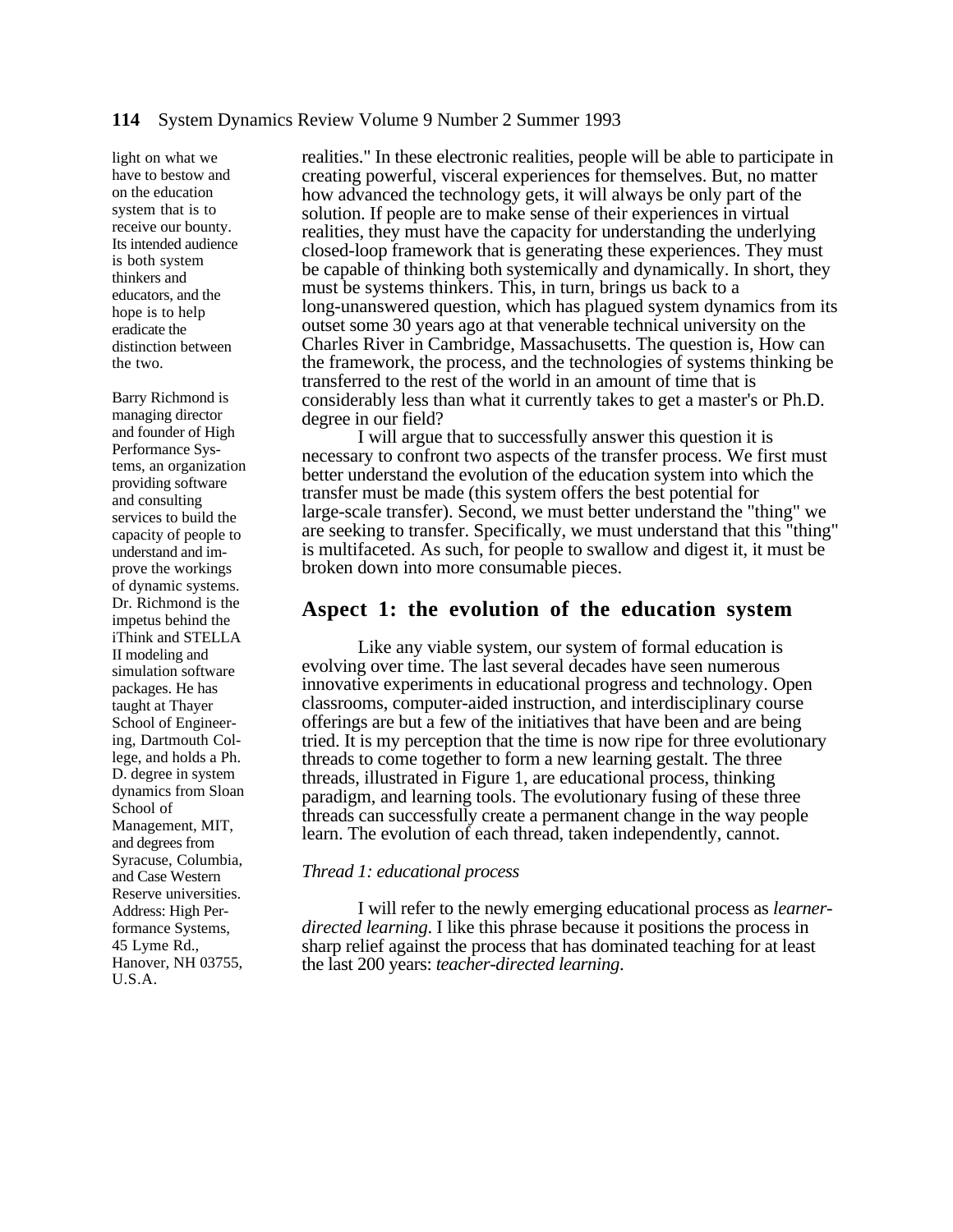Fig. 1. Three evolutionary threads in education



We are all, to varying degrees, products of a teacher-directed learning process. In this process, the classroom is arranged with students facing the front, in rows or nested U's. At the front is "Herr Professor." Herr Professor's job is to transmit what he or she knows to the students. The student's job is to take in as much of this transmission as possible. This is why it is important for students to "be quiet and pay attention" in the classroom. A schematic representation of the teacher-directed learning process appears at the left in Figure 2.

It is important to reveal the implicit assumption about learning that underlies a teacher-directed learning process. It is that learning is primarily an assimilation process. This assumption, in turn, defines appropriate roles for both teacher and student. Teacher is transmitter, or content dispenser. Student is receiver, or content receptacle. The objective of the educational process, then, is for the teacher to "fill up" the student. Measuring performance in this system is straightforward. Simply ask the student to retransmit what has previously been transmitted by the teacher. If the student can "dump" a full load, he is performing well. It's interesting to note that the teacher-directed learning process tacitly assumes that the students do not have much to contribute to each other's learning experience. Otherwise, they would not be arrayed in a physical arrangement in which they face the back of each other's heads.

Contrast the teacher-directed learning process with a learner-directed approach, illustrated at the right in Figure 2. The learner-directed approach assumes that learning is fundamentally a construction rather than an assimilation process. This means that to learn the student must reconstruct what is being taken in. Meaning and understanding are "making" processes, not "imbibing" processes. Extending this assumption leads to the conclusion that because there are many strategies for "making," learning cannot be standardized. People construct in different ways, at different paces, and in different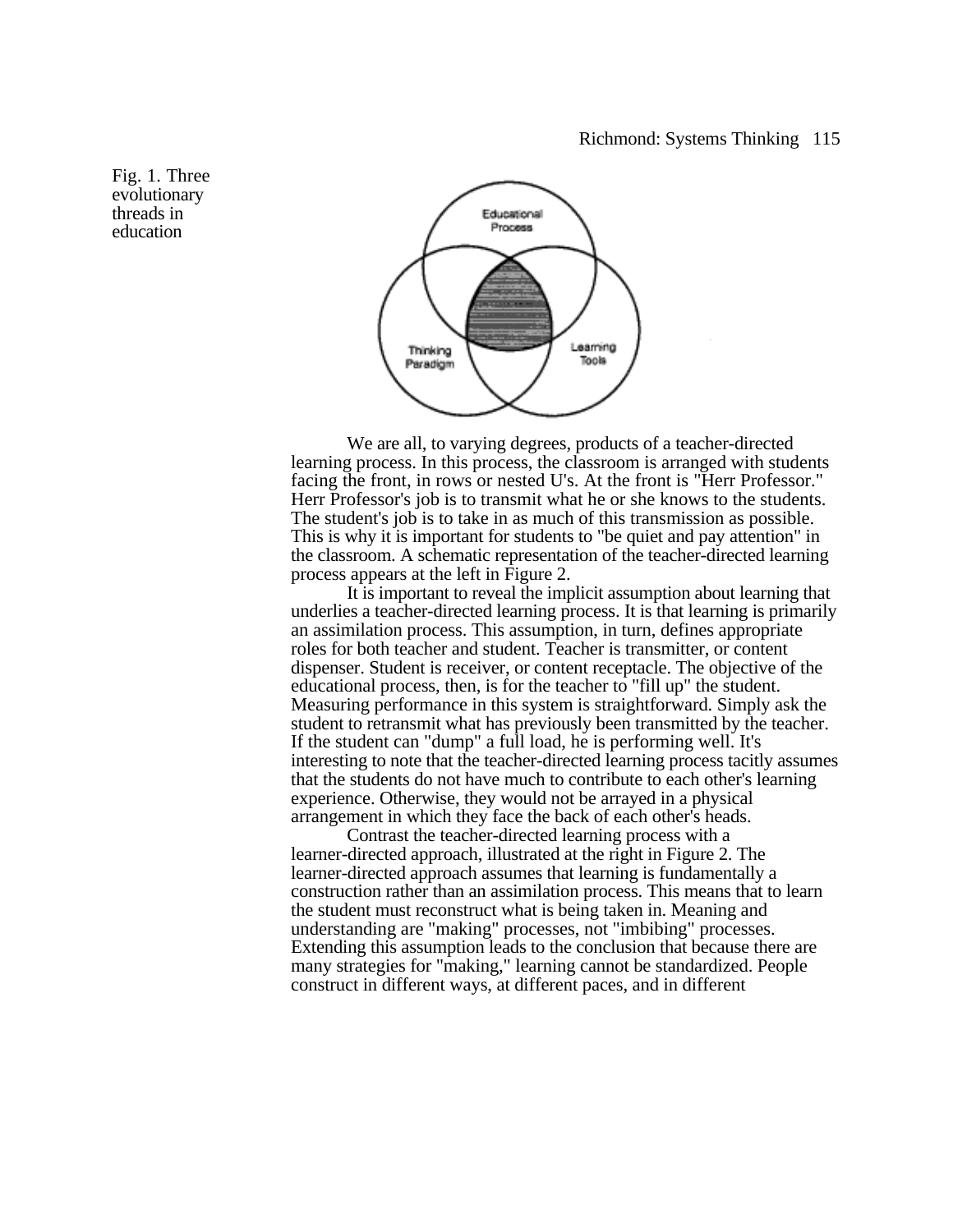

sequences. Construction also is an active process. Being quiet and listening often can be antithetical to construction activities. Both teacher and learner, in this process, have new roles. Teacher now is charged with providing materials and alternative strategies for constructing. In a sense, she creates the building environment. Once the building process begins, she wanders around, playing the role of project manager, keeping the process on track, but not doing the construction. Students are the construction workers. And, like construction crews, they often can accomplish more, reaping more enjoyment in the process, by working in teams rather than alone.

In order for a learner-directed approach to work, it is essential that both teachers and students rethink their roles and respective contributions to the learning process. Teachers must be willing to abdicate their position as all-knowing fonts of knowledge and wisdom. Students, in turn, must be willing to take personal responsibility for their learning. Students must also learn to cooperate with each other as learning partners rather than viewing fellow students as competitors in a zero-sum game. These are easy words to write, but the shifts in perspective and process needed to bring these changes about are quite profound. Fortunately, the benefits that appear to be achievable—from looking at the results of some experiments in several learner-directed processes— promise to be equally profound.

To begin with, the age-old question, Why do we have to learn this? is likely to cease reverberating through our schools. The active learning process will provide an outlet for the inherent need that all human beings have for activity. The cooperation involved will model the very processes needed to live in an increasingly interdependent world community. And all these gains can be achieved with no necessary forfeiture of content assimilation, because when students can see the "why," content assimilation becomes a means to an end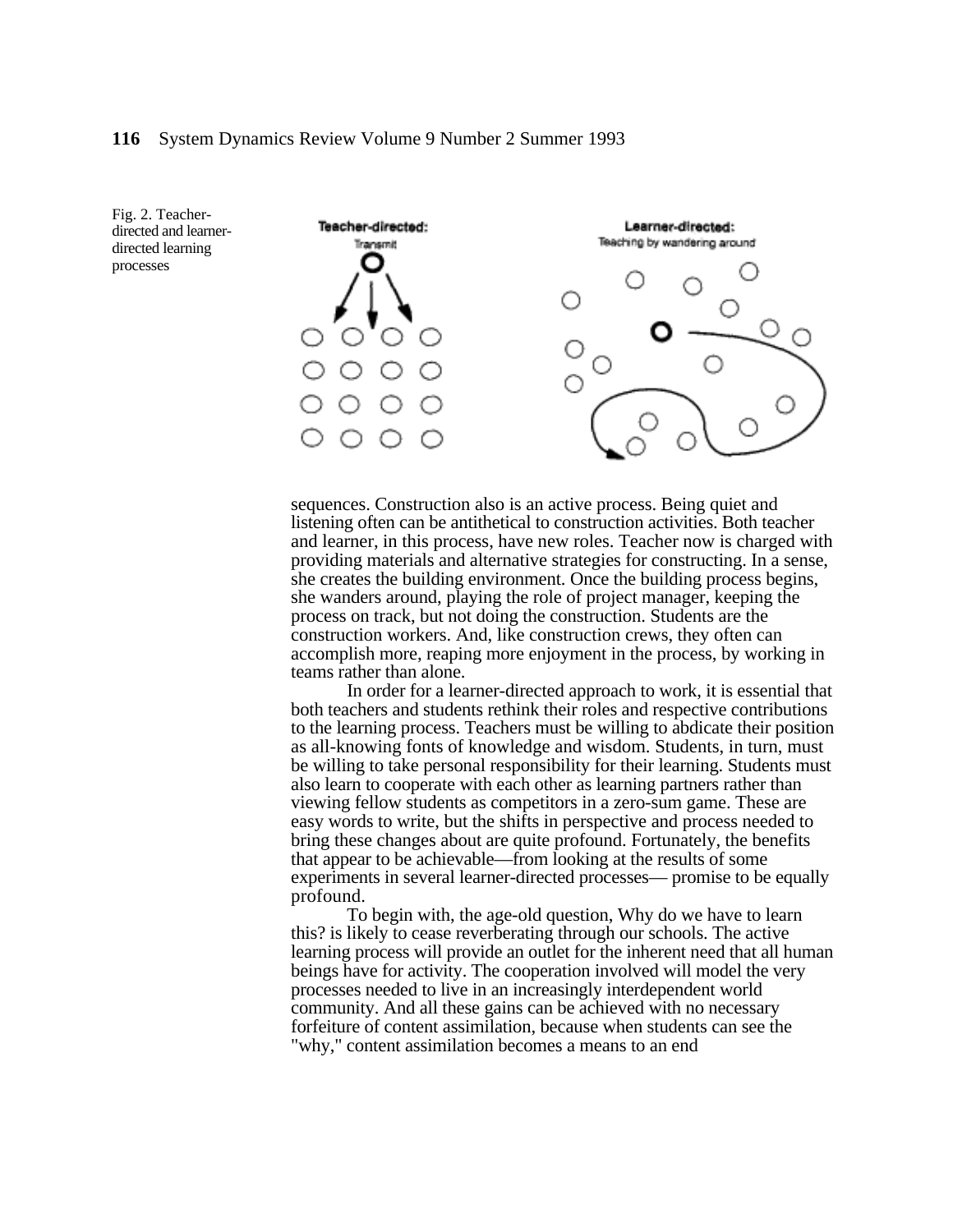Fig. 3. Overpopulation laundry list



rather than an end in itself. There are thus many "free lunches" to be eaten here. We have only to avail ourselves of the opportunity. Availing, however, will require not only the profound shifts in role, administrative structure, and performance measurement already alluded to but also that the two other threads—thinking paradigm and learning tools—also come together.

# *Thread* 2: *thinking paradigm*

It is very difficult to see what you use for seeing. But that's what is involved in confronting your thinking paradigm. It's the water you swim in, so pervasive it's completely transparent. To bring it into view, try answering the following question: What is causing the overpopulation problem in so many countries in the world today? Take a moment to jot down a few thoughts before proceeding.

If you took the time to record your thoughts, I'll bet they took the form of a list. If you reflect on the structure of the mental modeling process that generated this "laundry list," I think you'll find that it looks something like Figure 3.

I like to refer to the mental modeling process that produces such lists as laundry list thinking. I believe it to be the dominant thinking paradigm in most of the Western world today. If one asks most Westerners (and many Easterners, too) a "what causes what?" type of question, one is likely to get a laundry list of causal factors in response. Implicitly, people also weight each factor in the list: this one is most important, this one is second and so on. This kind of mental modeling has been given analytical expression as a multiple regression equation. Many of us are familiar with this type of expression:

$$
y=a_\mathrm{o}+a_\mathrm{i}X_\mathrm{i}+a_\mathrm{z}X_\mathrm{z}+\ldots+a_\mathrm{n}X_\mathrm{n}
$$

where

 $y =$  dependent variable

 $X_i$  = independent variables

 $a_i$  = coefficients (or weighting factors) for each of the independent variables

Notice that the implicit assumptions in the laundry list thinking process are that (1) each factor contributes as a cause to the effect, i.e., causality runs one way; (2) each factor acts independently; (3) the weighting factor of each is fixed;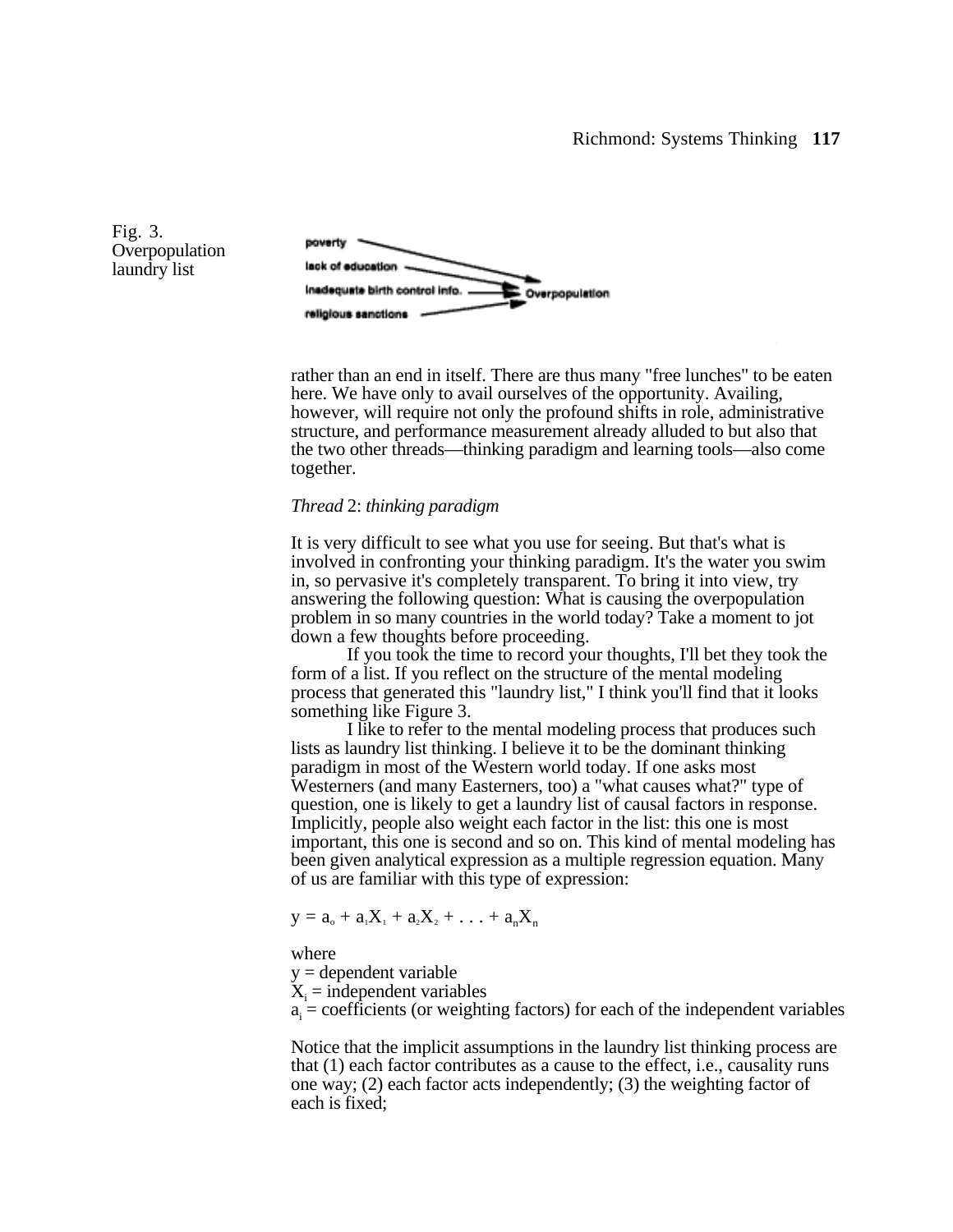Fig. 4. Overpopulation feedback loop



and (4) the way in which each factor works to cause the effect is left implicit (represented only by the sign of the coefficients, i.e., this factor has a positive or a negative influence).

The systems thinking paradigm offers alternatives to each of these assumptions. First, according to this paradigm, each of the causes is linked in a circular process to both the effect and to each of the other causes. Systems thinkers refer to such circular processes as feedback loops. Figure 4 illustrates two such loops. The shift from one-way to circular causality, and from independent factors to interdependent relations, is a profound one. In effect, it is a shift from viewing the world as a set of static, stimulus-response relations to viewing it as an ongoing, interdependent, self-sustaining, dynamic process. It will also cause students to think in a very different way about what is going on in the world around them.

The third assumption implicit in the laundry list paradigm is that factors have a static weighting. By contrast, in the systems thinking view, as Figure 4 suggests, the strength of the closed-loop relations is assumed to wax and wane over time. Some loops will dominate at first, other loops will then take over, and so on. Therefore, addressing a problem is not seen as a one-shot deal. Rather, it is considered necessary to think in terms of ongoing, interdependent relations whose strengths vary over time, partly in response to interventions that may have been implemented into the system.

The final assumption associated with laundry list thinking is that correlation is good enough for explaining how a system works. The systems thinking paradigm challenges this regression analysis approach, offering in its place operational models of how things work. Thus, for someone steeped in the systems thinking paradigm, it would not be enough to identify the factors that are correlated with overpopulation. Instead, it would be necessary to actually offer an operational explanation of how overpopulation is generated. The contrast between the correlational and operational models of the overpopulation process is illustrated in Figures 5 and 6.

The systems thinking paradigm, when combined with the learner-directed learning process, will breed students who are hungry to understand how things really work and who will continually be looking for how these workings might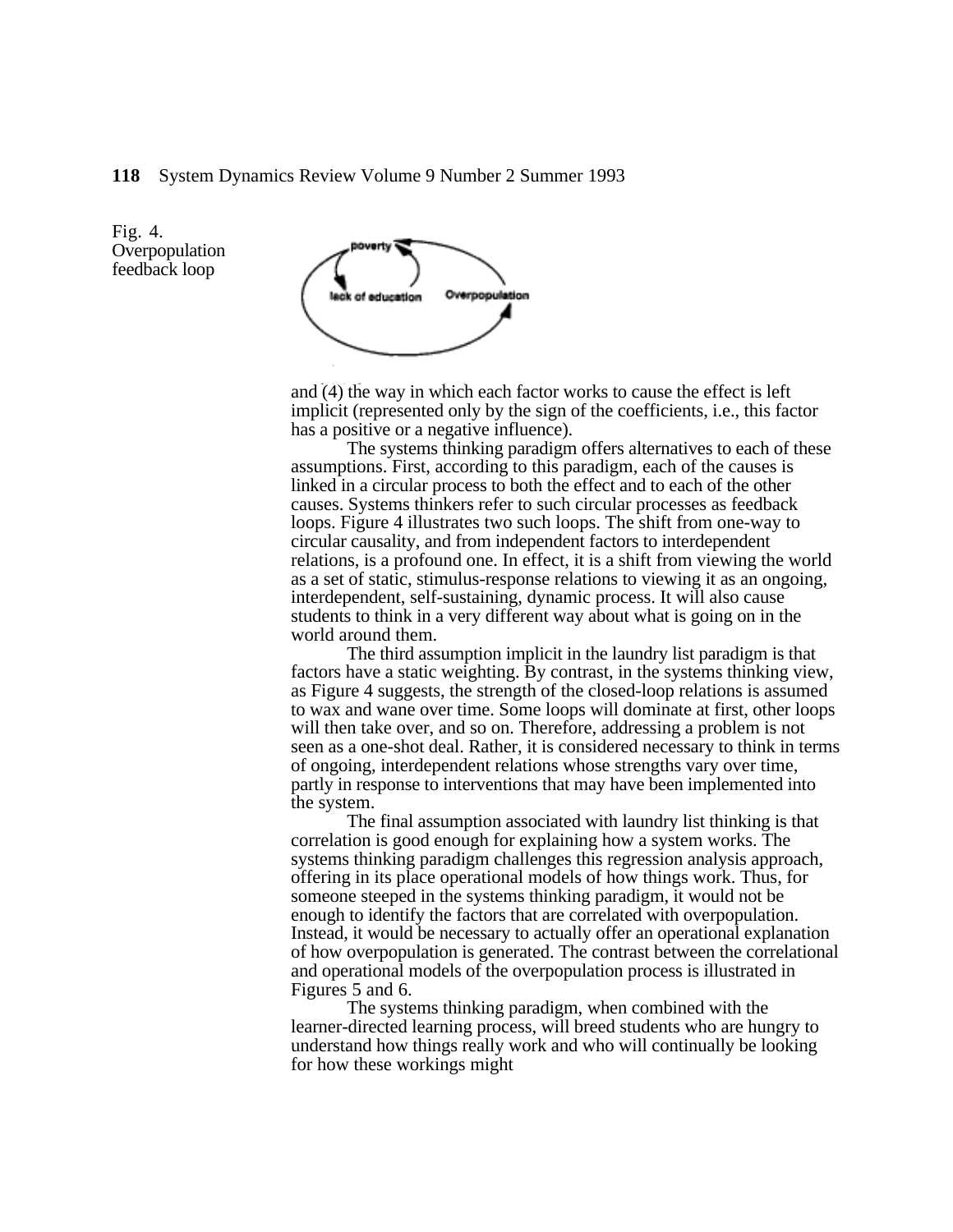

change over time as a consequence of shifts in the relative strengths of the underlying dynamic relations.

### *Thread 3: learning tools*

To fully meld a learner-directed learning process with the systems thinking paradigm, it is essential to have the right set of learning tools available for classroom and out-of-classroom use. The tools of a teacher-directed, laundry list learning process—textbooks and blackboards—will play a smaller role in a nontransmit, active learning process. Textbooks operate, in effect, as purveyors of silent lectures. Students read them, for the most part, for the same reason they currently go to class—to assimilate content. On blackboards teachers can chart static relations and display lists. However, blackboards are not well suited to analyzing a system's dynamics. To support an inquiry-oriented, learner-directed learning process, textbooks and blackboards must share the stage with an emerging tool: the personal computer. The personal computer, with its rapidly expanding sound and graphic animation capabilities, holds the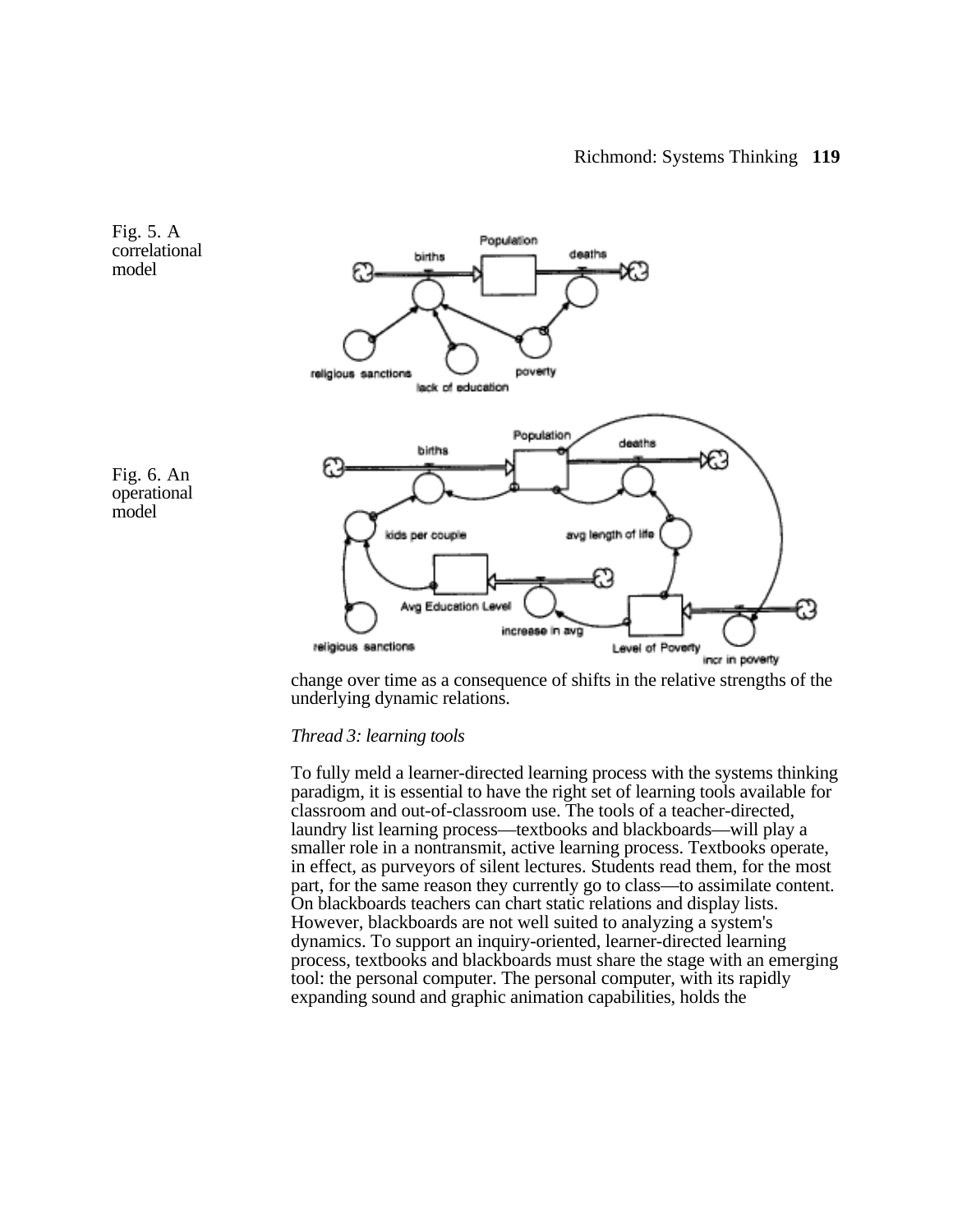potential for compressing space and time. As such, these devices can serve as personal theaters in which virtual realities can be played out. Students literally can have the experience of wandering around in both space and time, stashing content that has been embedded in appropriate nooks in the electronics-based learning environment into their intellectual knapsacks as they go. And the content need not be limited to unadorned statements of fact. Video segments, sounds, animation, puzzles, and all other forms of intellectually stimulating presentations are fair game. What's more, the students' wandering need not be choreographed by the teacher. Both the pace and sequence of discovery can be led to the control of the individual learner or group of learners.

In order to elevate a learning environment above the status of a video game, it is essential that it enable learners to understand why things happen. Without this, the interplay between learner and computer can too easily deteriorate into "beat the machine." It is encouraging to see that even with today's relatively primitive software tools (Richmond et al. 1987; Peterson 1990), a few truly excellent learning environments have been created and are now in use (Draper and Swanson 1990; Peterson 1990). And the software tools are improving (see, e.g., Diehl 1990). The results have been extremely promising. Students who had previously "gotten off the bus," tended to get back on. The opportunity to design something (like a mammal, a state park, or a policy for managing an ecosystem) in a learning environment seemed to reset the counters, giving all students a chance to succeed once again. Motivation was high, and hence disciplinary issues for the most part evaporated. Students assimilated content at higher rates, in some cases doing research on their own in order to be able to do a better job in their design project. At the same time, depth of understanding of the concepts increased, and students' capacity for critical thinking was enhanced. Students began to think in terms of the long-run, as well as the immediate, implications of their decisions and actions. They began to anticipate the second- and third-order effects of their choices.

These results suggest what is possible when a new learning gestalt comes together. But even when all three threads—educational process, thinking paradigm, and learning tools—are ripe for fusion within a particular educational setting, there remains the issue of how to equip teachers with an understanding of the framework, processes, and technologies of systems thinking. Let's begin by emphasizing that it is not reasonable to expect teachers, on a wide scale, to stop what they're doing and move en masse to one or more of the institutions of higher learning that offer formal degrees in system dynamics. Teachers, like most other people, are very busy. And many could not secure the financial resources even if they did have the time. Furthermore, there is not sufficient system dynamics teaching capacity to process such demand. What, then, can be done to facilitate the fusion process when things are ready to fuse?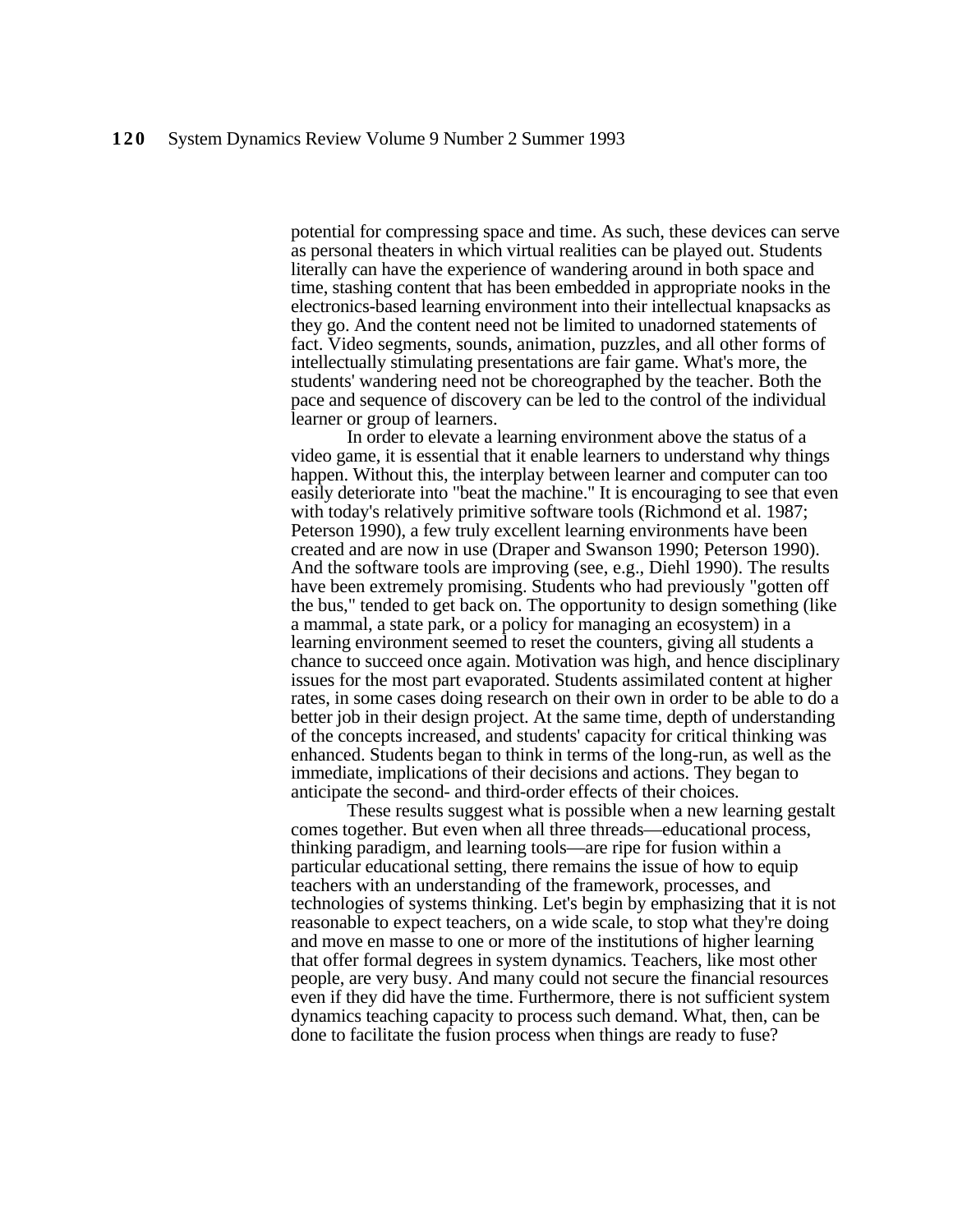# **Aspect 2: transferring the systems thinking framework, process, and tools**

I taught system dynamics in the Thayer School of Engineering at Dartmouth College for nine years. During this time, I experienced considerable frustration at the fact that after three or more courses even the good master's student ("good," in this case, being a pretty select breed!) often encountered considerable difficulty in constructing and analyzing a model from scratch come thesis time. This being the case, what hope was there, I used to muse, for any widespread dissemination of systems thinking?

Since leaving Dartmouth three years ago, my colleagues and I at High Performance Systems have embarked upon a mission designed to answer the question, Just how far is it possible to go in cutting the up-to-speed time for the serious, yet not whiz-bang, pilgrim? Now, after offering more than 50 workshops for educators, business folk, and all manner in between—both in the United States and abroad—I do believe that I can say, pretty far! In recent workshops, after two-and-a-half days, participants had produced models from scratch that addressed issues of their own choosing. The models were initialized in steady state, had been subjected to a rigorous testing program to establish robustness, and in many cases did a credible job of replicating the observed behavior pattern of interest. The quality of the better models in terms of "tightness" and insight-generation capacity was equivalent to what I used to receive from a good master's thesis effort. How was this achieved?

First, over the three-year period, we carefully monitored performance and continually fed back the results. We maintained no attachment to what we had done in previous workshops. Indeed, we turned over our curriculum materials at least 50 times each (and continue to do so). My intention here is not to summarize this closed-loop evolutionary process. Instead, I wish to stand back from the process and to focus on what we discovered to be the most fundamental barrier to learning productivity. Simply stated, it is cognitive overload.

What has become apparent over the course of the last three years of workshops is that doing good systems thinking means operating on at least seven thinking tracks simultaneously. This would be difficult even if these tracks were familiar ways of thinking. But they are not. And the result in the majority of cases is cognitive overload. Nevertheless, we've found that it is possible to take certain steps to prevent people from becoming overloaded. Specifically, (1) tell people that they're going to be asked to juggle multiple thinking tracks simultaneously; (2) be explicit about what these tracks are; and (3) align the curricular progression to emphasize development of only one thinking skill at a time.

It helps to begin placing the seven systems thinking skills into a broader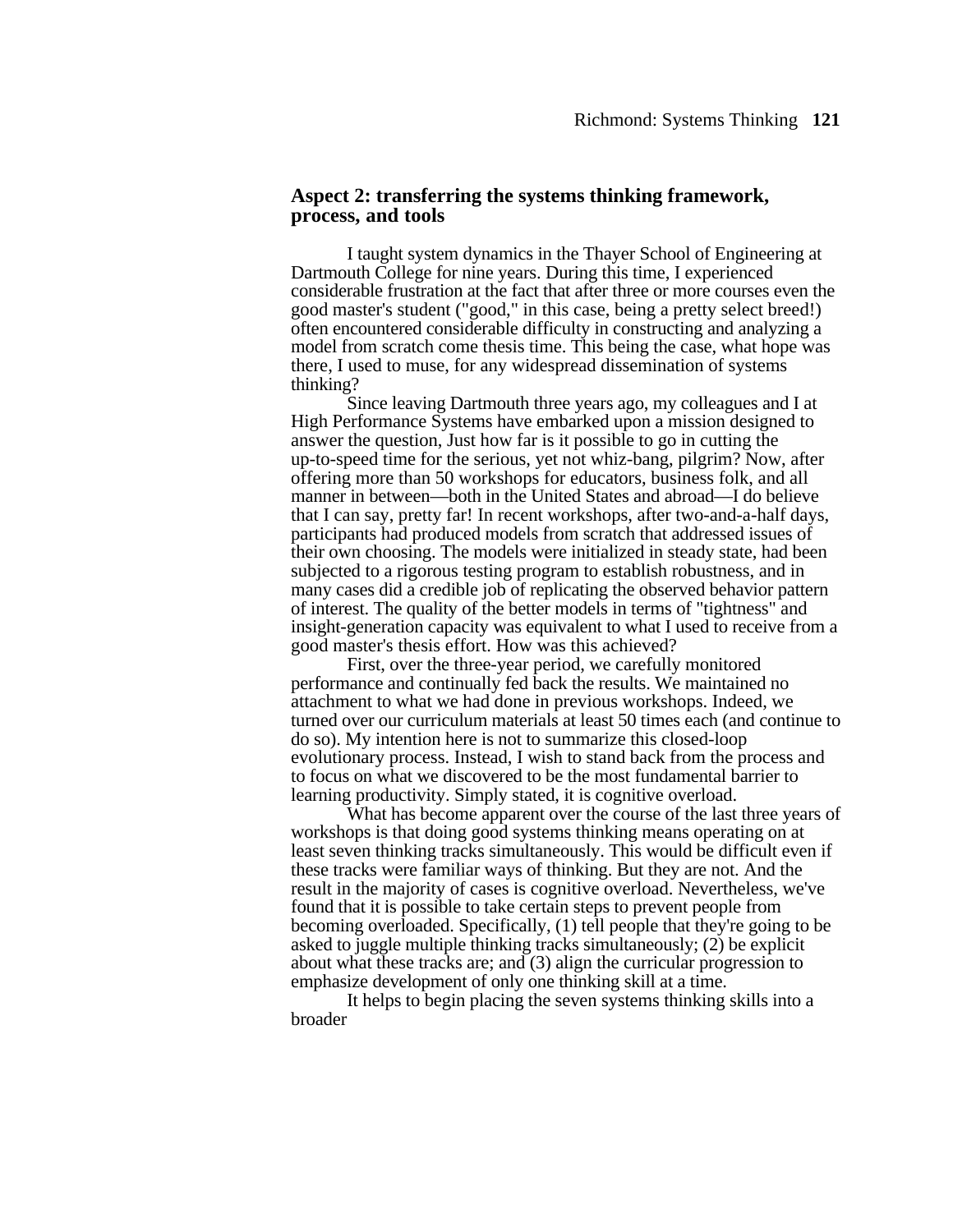



context. That context in education seems most appropriately labeled critical thinking skills. The seven tracks that I would construe as constituting systems thinking skills are depicted in Figure 7.

# *Skill 1: dynamic thinking*

Dynamic thinking is the ability to see and deduce behavior patterns rather than focusing on, and seeking to predict, events. It's thinking about phenomena as resulting from ongoing circular processes unfolding through time rather than as belonging to a set of factors. Dynamic thinking skills are honed by having to trace out patterns of behavior that change over time and by thinking through the underlying closed-loop processes that are cycling to produce particular events. Having students think about everyday events or newspaper stories in terms of *graphs over time* would be good exercises for developing their abilities to think dynamically. Also very helpful is the use of simple models in real-time exercises in which students are asked to hypothesize what behavior pattern will result when a particular system is disturbed in a particular way. As an illustration of this kind of exercise, consider the simple system depicted in Figure 8. In this system, mature trees are harvested. Each time a mature tree is removed via harvesting, a sapling is instantaneously planted to replace it. Saplings take exactly six time periods to pass through the Maturation Pipeline (entering the Mature Trees stock). All saplings mature (none die, all germinate). Given these structural assumptions, next assume the system is initially in steady state. This means that (1) mature trees are being harvested at the same rate that they're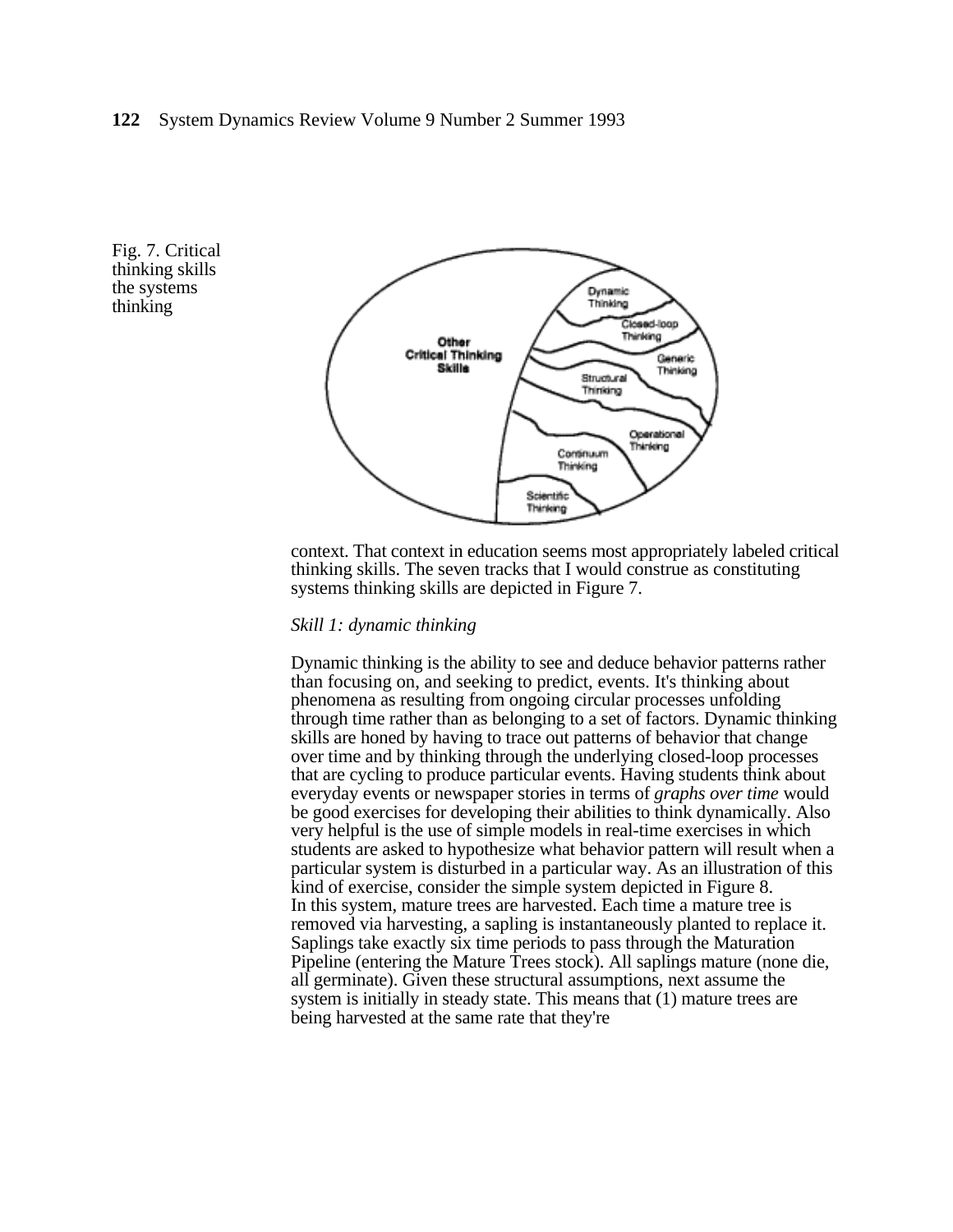

being planted (by definition, this is true), and (2) that the maturation pipeline is primed up such that trees are entering the Mature Trees stock at the same rate. Thus, both the stock of Mature Trees and the number of trees in the Maturation Pipeline are constant. Now, suppose that the harvest rate suddenly steps up to a new higher level and then remains there forever. What pattern do you think the stock of Mature Trees will trace over time in response to this permanent step increase in the harvest rate? Sketch your guess on the axis provided in Figure 9.

In our experience, with widely diverse audiences (across education level, occupation, age, and culture), only about 20 percent of people who guess at the answer guess correctly. This says something about the level of our dynamic thinking skills. It also says something about the potential for an extremely fruitful union of computer and human. Computers could never construct, or "understand," the preceding illustration. However, 100 percent of the computer population will correctly deduce the dynamic pattern of behavior that the Mature Trees stock will trace in response to the step increase in the harvest rate. Combining the human being's ability for making meaningful structure with the computer's ability for correctly tracing out the dynamic behavior patterns implied by that structure holds great promise for leveraging our capacity for addressing the set of intractable problems mentioned at the beginning of this article.

The correct answer to this illustration, by the way, is that the Mature Trees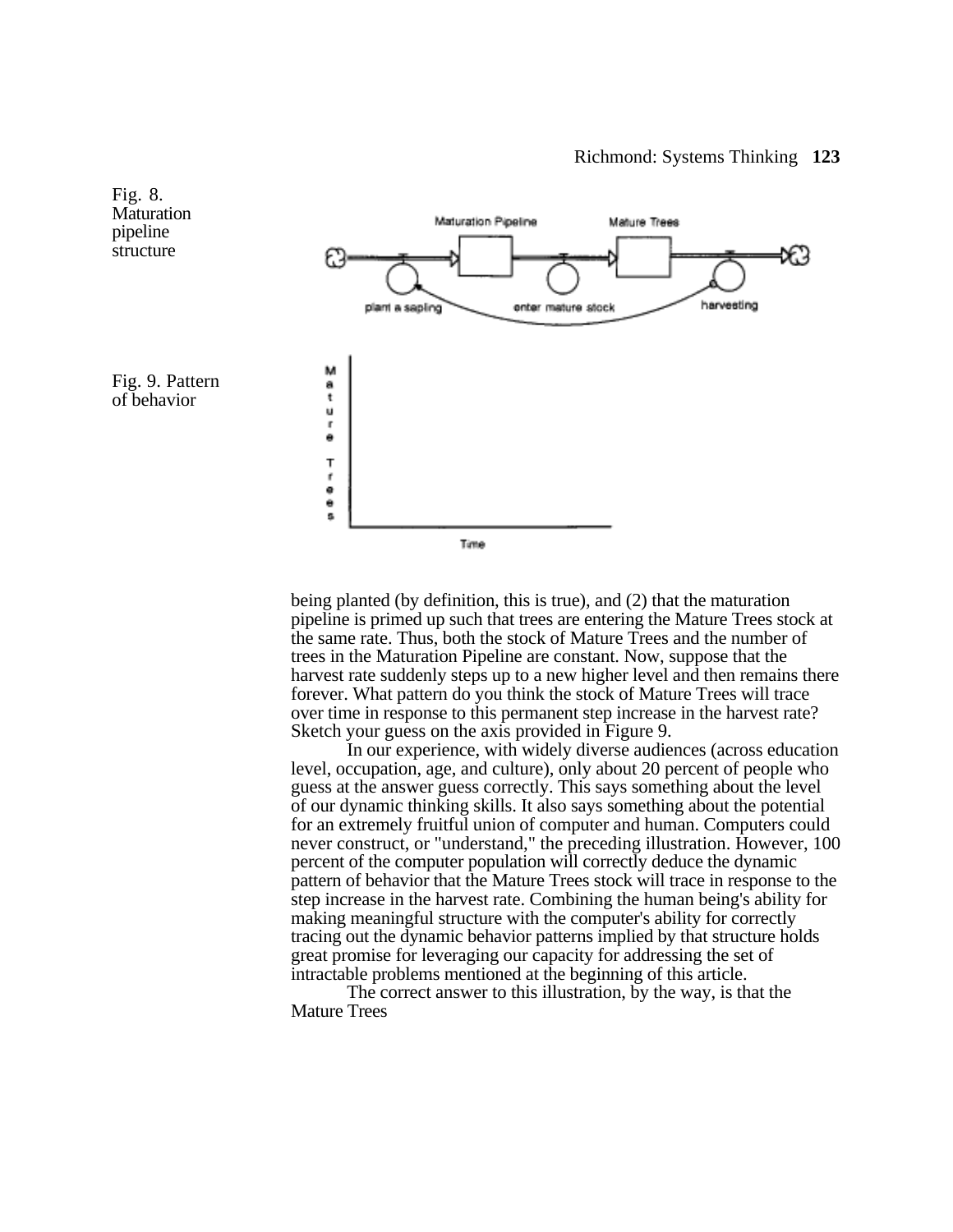stock will decline linearly for six time periods. It will then level off and remain at this lower level forever. If you are having trouble understanding why this is true, I suggest that you trace out the pattern charted by each of the three flows in the system following the step increase in harvesting. Then think about what will happen to the Mature Trees stock when this pattern of flow unfolds.

#### *Skill 2: closed-loop thinking*

The second type of thinking process, closed-loop thinking, is closely linked to the first, dynamic thinking. As already noted, when people think in terms of closed loops, they see the world as a set of ongoing, interdependent processes rather than as a laundry list of one-way relations between a group of factors and a phenomenon that these factors are causing. But there is more. When exercising closed-loop thinking, people will look to the loops themselves (i.e., the circular cause-effect relations) as being responsible for generating the behavior patterns exhibited by a system. This is in contrast to holding some set of external forces responsible: external forces tend to be viewed as precipitators rather than as causes. They are considered to be capable of calling forth the behavior patterns that are latent within the feedback-loop structure of a system but not of causing these behaviors (in the sense of shaping their essential characteristics). This is a subtle, but extremely important, shift in viewpoint. It coincides, at the level of the individual, with adoption of an internal locus of responsibility. Such an adoption leads people to ask, How am I responsible for what transpired? rather than Why am I always the one who has it done to me? Making the system itself the cause of its behaviors, rather than a set of external forces places the burden of improving performance on relations that those within the system can manage. This perspective stands in sharp contrast to bemoaning "the slings and arrows of outrageous fortune."

There are numerous exercises available to build skill in identifying and representing the feedback-loop structure of a system as well as in viewing the dynamic behavior exhibited by that system as caused by its structure. See, e.g. Roberts et al. (1983) and Richmond et al. (1987).

### *Skill 3: generic thinking*

Just as most people are captivated by events, they are generally locked into thinking in terms of specifics. Thus, for example, Gorbachev is seen as the man who brought glasnost and perestroika to the former Soviet Union. He's also the man who has allowed "freedom" to emerge in many of the former Soviet satellites. But is Gorbachev responsible, or was "freedom" an idea whose time had come? Similarly, was it Hitler, Napoleon, Joan of Arc, Martin Luther King who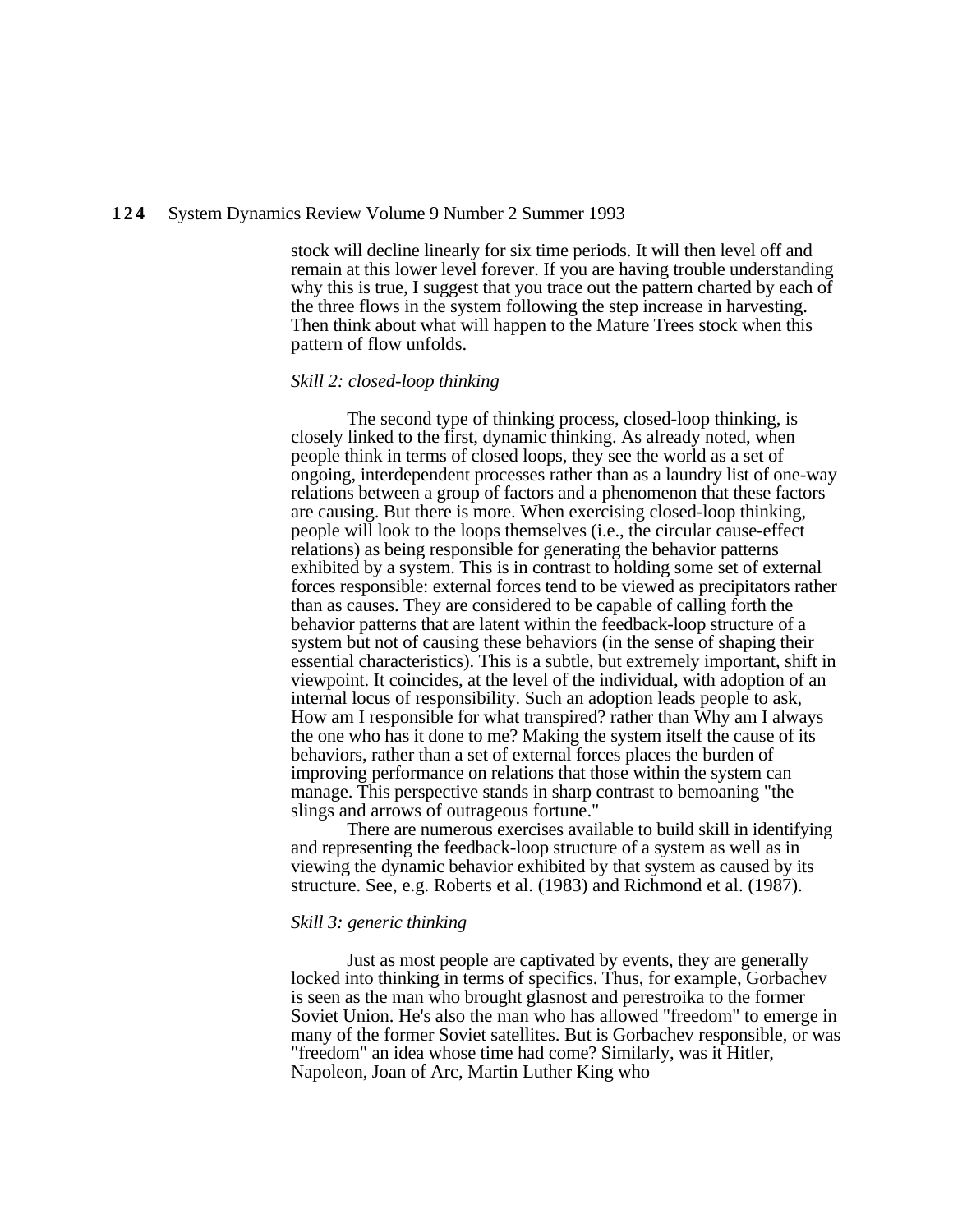determined changes in history, or tides in history that swept these figures along on their crests? The notion of thinking generically rather than specifically applies not only to history. Apprehending the similarities in the underlying feedback-loop relations that generate a predator-prey cycle, a manic-depressive swing, the oscillation in an L-C circuit, and a business cycle can demonstrate how generic thinking can be applied to virtually any arena.

To develop generic thinking skills, people can work with a series of generic structures that progress from simple exponential growth and decay, through S-shaped growth, to overshoot/collapse and oscillation (Richmond et al. 1987). They also can do exercises with the classic policy insensitivity structures, e.g., Shifting the Burden to the Intervener, Floating Goal, First Response in the Wrong Direction, and Promotion Chain (Richmond 1985; Meadows 1982).

#### *Skill 4: structural thinking*

Structural thinking is one of the most disciplined of the systems thinking tracks. It's here that people must think in terms of units of measure, or dimensions. Physical conservation laws are rigorously adhered to in this domain. The distinction between a stock and a flow is emphasized. To catch a glimmer of the kind of skill being developed here, consider the simple causal-loop diagram in Figure 10. The notion here is simple and intuitive, and it would work pretty well if one were proceeding along the dynamic thinking track. Beginning with births, the diagram says simply that as births increase, population increases. And, as population increases, births follow suit. This is a simple positive feedback-loop process. Left unchecked, it will generate an exponential increase in population over time.

When the same two variables are represented using a structural diagram (Fig. 11), a subtle but important dynamic distinction becomes apparent. The same positive feedback process depicted in Figure 10 is shown here, and again we see that if births increase, population follows suit.

Now, however, return to the causal-loop diagram (Fig. 10) and run the thought experiment in reverse. That is, begin by *decreasing* births. According to the causal-loop diagram, a decrease in births would result in a decrease in population. Clearly, this is not necessarily true. Population would only decrease following a decrease in births if births fell to a level *below* deaths. The causal-loop diagram, a tool for engaging in dynamic thinking, is not well suited to structural thinking (Richardson 1982). That's why the structural diagram was invented. As the structural diagram in Figure 11 shows, a decrease in births will only serve to slow the rate at which population is increasing. When one engages in structural thinking, such subtle distinctions (which can be very important in understanding dynamics) must be made.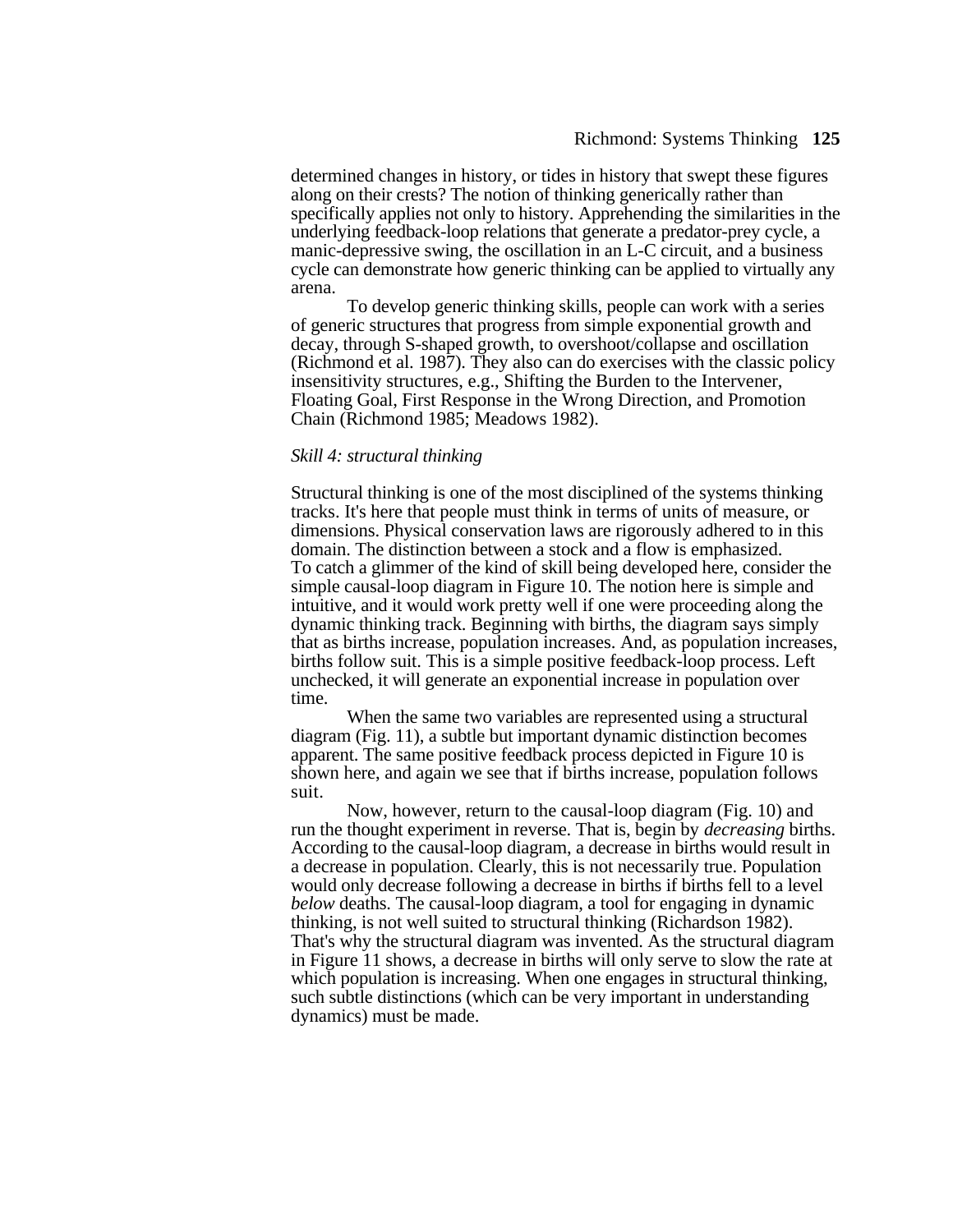

Fig. 11. Population structural diagram



Another simple example will further illustrate the rigor associated with the structural thinking track. Consider the diagram in Figure 12, which provides an intuitive but structurally incorrect representation of a simple conveyor line process. Empty bottles flow along a conveyor, enter a filling station, and are filled with liquid that drains out of a vat. Filled bottles then exit the station and accumulate in a filled bottle inventory. Simple, intuitive and, as I said, not structurally correct.

To see why, examine the alternative representation of the process in Figure 13. In this alternative representation, notice that the flow of liquid and the flow of bottles are kept distinct. This is not the case in the first, more intuitive representation. If one took a snapshot of the actual process, the photograph would more closely resemble Figure 12. After all, liquid really does pour into bottles. However, liquid and bottle do not become one. We still have liquid (measured in liters) and bottles (measured in number of bottles). So, from a units-of-measure standpoint, we still have two quantities: number of bottles and number of liters. If one mixed the two units of measure, one would end up with a very strange quantity in the box labeled "Bottles being Filled," namely, bottle-liters .

When engaging in structural thinking, it is essential to maintain units-of-measure integrity within each stock-and-flow subsystem. Imprecise notions like "I put a lot of effort into the project" and "I'll give you all my love" simply " don't compute" when doing structural thinking. Quantities that flow into a stock must have the same units of measure as that stock. Maintaining unit integrity ensures the conservation of physical quantities. This, in turn, keeps one from getting something for nothing. It also infuses a very strong discipline and precision into the thinking process.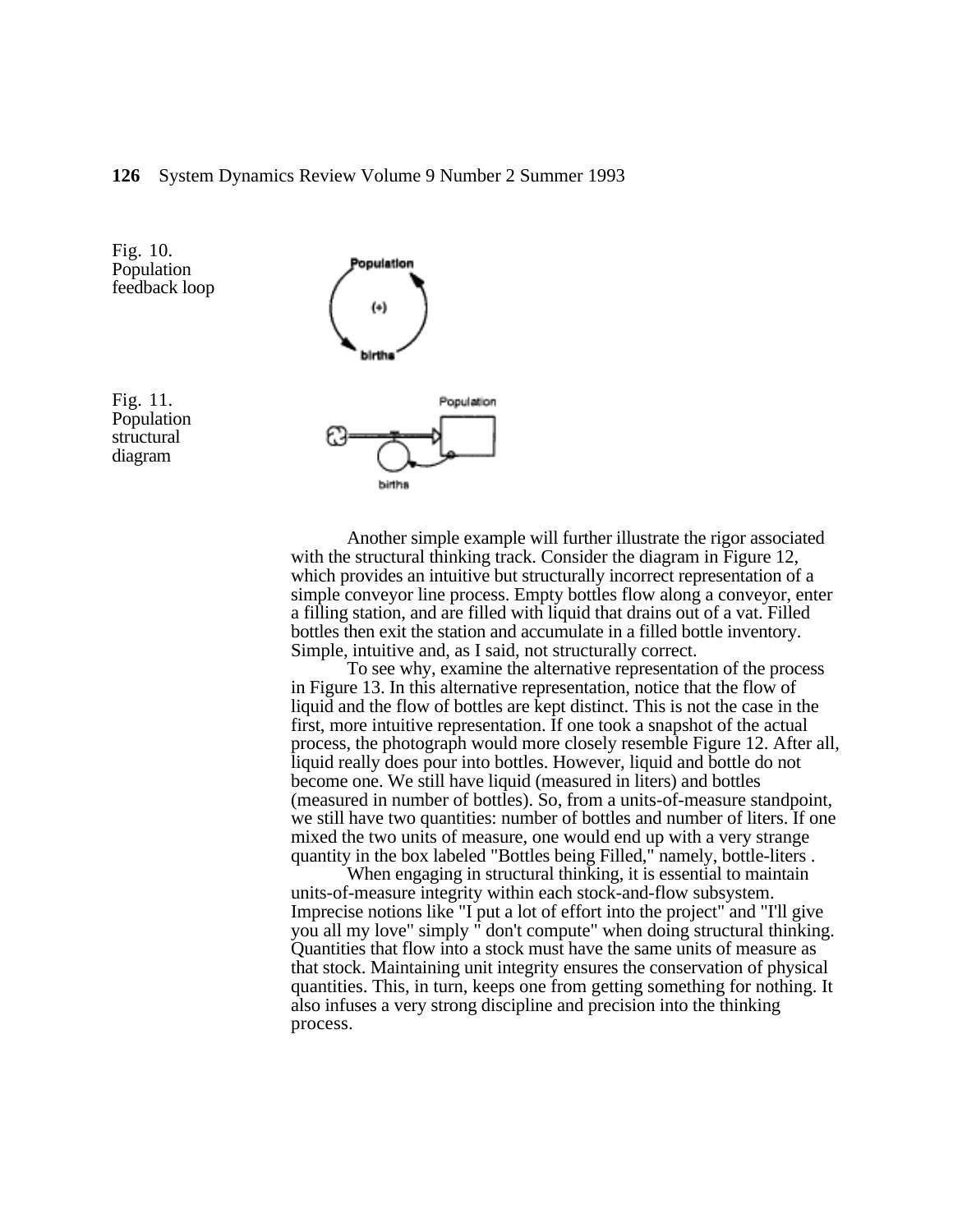

*Skill 5: operational thinking*

Operational thinking goes hand in hand with structural thinking. Thinking operationally means thinking in terms of how things really work—not how they theoretically work, or how one might fashion a bit of algebra capable of generating realistic-looking output. One of my favorite examples of the distinction between operational and nonoperational thinking is provided by the "universal soil loss equation." This equation expresses a "fundamental law" in soil physics. Used to predict the volume of erosion that will occur on a given parcel of land, it can be represented as

 $Erosion = RKLSCP$ 

where  $R =$ rainfall  $K = soil$  erodability  $L =$ slope length  $S = slope$  gradient  $C$  = vegetative coverage  $P =$  erosion control practices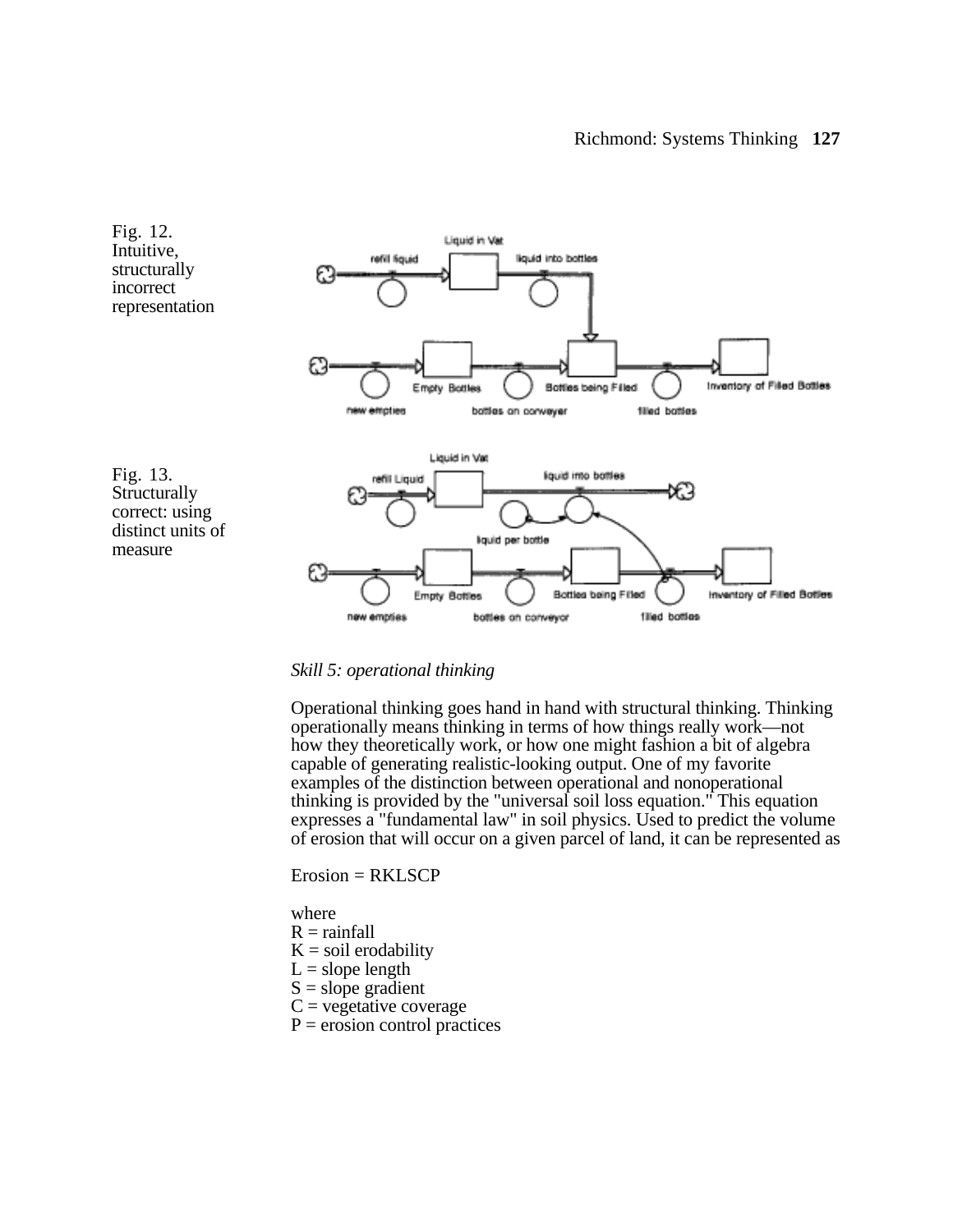Fig. 14. **Operational** 

really works



Now, no self-respecting soil particle solves this equation before it rolls on down the hill! In fact, the erosion process—if one wanted to see how it really works— probably would look more like Figure 14.

As the figure indicates, erosion is a process, not a string of factors. It is generated by water running off, with each unit of runoff carrying with it a certain quantity of soil. That quantity is, among other things, influenced by erosion control practices and by the characteristics of the soil itself. By looking at erosion in an operational way, it becomes possible to think more effectively about what the real levers are for managing the process.

A second brief example should further illustrate the notion of operational thinking. A popular economic journal published the research of a noted economist who had developed a very sophisticated econometric model designed to predict milk production in the United States. The model contained a raft of macroeconomic variables woven together in a set of complex equations. But nowhere in that model did cows appear. If one asks how milk is actually generated, one discovers that cows are absolutely essential to the process. Thinking operationally about milk production, one would focus first on cows, then on the rhythms associated with farmers' decisions to increase and decrease herd size, the relations governing milk productivity per cow, and so on.

Operational thinking grounds students in reality. It also tends to be perceived as relevant because the student is thinking about it *like it really is* rather than dealing with abstractions that may bear little relation to what's going on. It's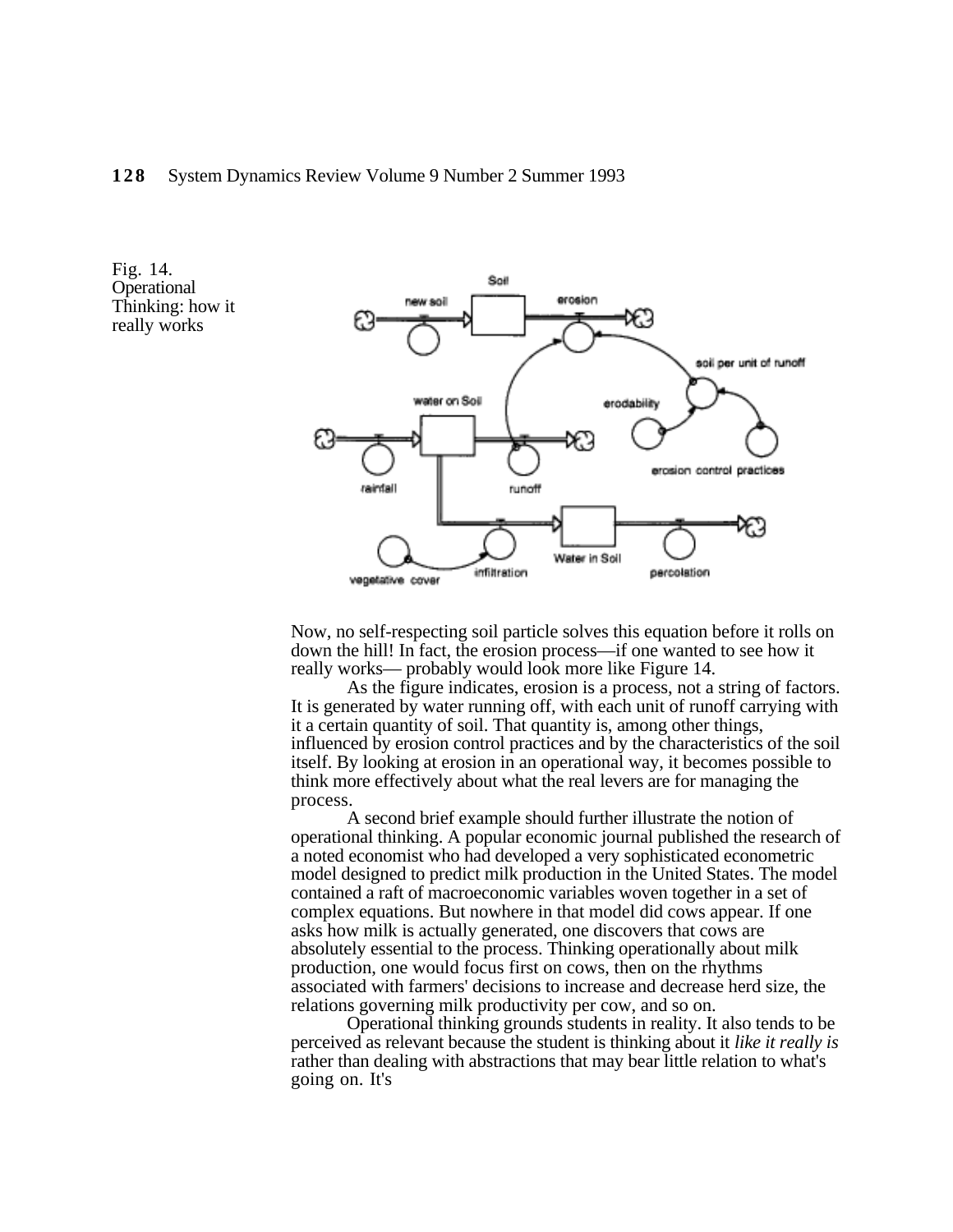easy to create exercises that develop operational thinking. Simply look around at real-world processes (like learning, becoming friends, experiencing peer pressure, pollution, drug or alcohol addiction) and ask, How do these processes really work? Let the students diagram their resulting observations. Then have them challenge each other's depictions, asking, is this really how it works?

#### *Skill 6: continuum thinking*

Continuum thinking is nourished primarily by working with simulation models that have been built using a continuous, as opposed to discrete, modeling approach. Discrete models are distinguished by containing many "if, then, else" type of equations. In such models, for example, one might find that water consumption (the outflow from Available Water) is governed by some logic of the form IF Available Water >0 THEN Normal Water Consumption ELSE 0. The continuous version of this relation would begin with an operational specification of the water

consumption process (e.g., Water consumption = Population  $\times$  Water per person). Water per person (per year) then would be a continuous function of Available Water.

Unlike its discrete analog, the continuous formulation indicates that water consumption would be continuously affected as Available Water became depleted. That is, measures such as rationing, increases in water prices, or moratoriums on new construction would come into play as residents of the area began to detect less than adequate supplies of water. The discrete formulation, by contrast, implies "business as usual" right up to the point where Available Water falls to zero. At that point, consumption is zero. Although, from a mechanical standpoint, the differences between the continuous and discrete formulations may seem unimportant, the associated implications for thinking are quite profound.

An "if, then, else" view of the world tends to lead to "us versus them" and "*is* versus *is not*" distinctions. Such distinctions, in turn, tend to result in polarized thinking. Issues are seen as black or white; gray is not an option. Two examples should help make this point.

In the early 1970s, a Stanford University psychologist, Philip Zimbardo, conducted a now infamous experiment in which he randomly divided a group of undergraduate Stanford males into two groups. The first he classed as "prisoners," the second as "guards." The two groups, with little other direction, were told to "play prison" for a couple of weeks. Within two days, a student who had assumed the role of prisoner broke down and had to be released. The experiment was terminated prematurely (after six days) because two other "prisoners" had broken down, and others appeared to be on the verge of doing the same. In the postmortem discussion and analysis, one of the students was identified as having played the role of a "John Wayne" guard. He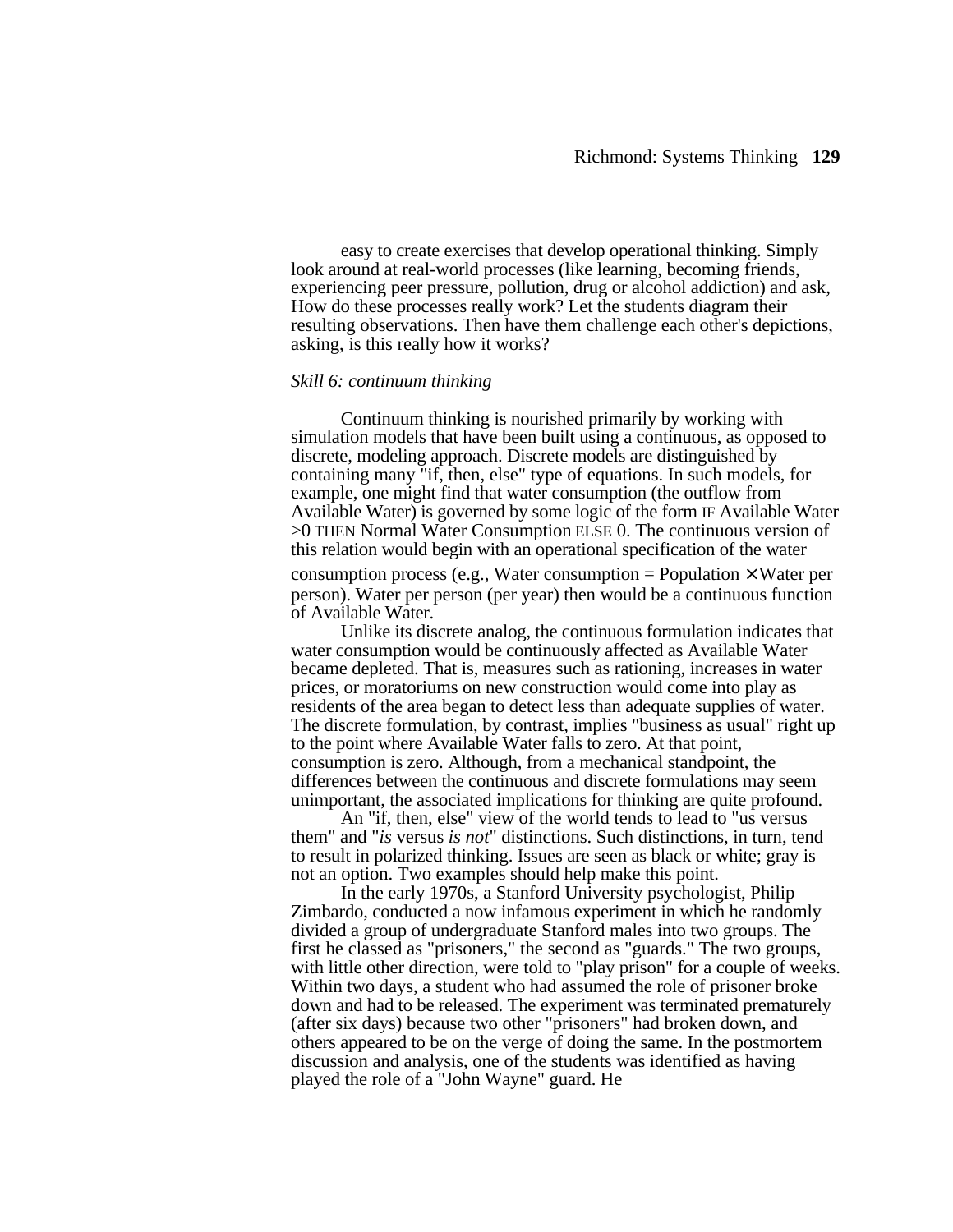.

had shown considerable ingenuity in his forms of degradation and punishment. An interesting question was posed: if "John Wayne" could have been screened out before the experiment, would the results have been the same? Was the unexpectedly high level of brutality attributable to the tone being set by this one student guard?

From an "if, then, else" viewpoint, one might answer yes: screen out any "John Wayne" types, and you'll have a very different prison. From a continuum viewpoint, one might instead argue that people are not "John Wayne" or "not John Wayne." Rather, we each have the capacity for manifesting brutal and degrading behavior. This situation, demanding that guards "control" prisoners, can call forth this behavior. The individual most disposed to manifesting it, does so. Remove that individual, and the next most disposed will arise to assume this role. A STELLA model of this experiment, constructed using a continuous modeling process, did indeed show this result. The conclusion from the model, therefore, is that seeking to screen out "John Waynes" is not likely to be an effective intervention for improving the dynamic equilibrium (in real prisons or simulated ones) between prisoners and guards. Instead, some more fundamental change in the system is required.

A second brief example concerns the extreme positions on abortion taken by members of the pro-life and pro-choice camps. Who would want to be labeled anti-life or anti-choice? Yet that is how some in each camp see the other side. Once a debate becomes polarized in this fashion, it becomes extremely difficult to make any progress in resolving the issues. You're either "for me" or "against me." But, from a continuum standpoint, "us versus them" disappears. For example, even the most ardent pro-choice proponent would never claim it was all right to abort a fetus ten minutes before full-term delivery. And no pro-life adherent believes that the flushing of a live egg due to menstruation really is murder. By inventing these extreme conditions, it becomes clear that the real debate is not black and white. Pro-life people really are pro-choice people under certain circumstances, and pro-choice advocates really subscribe to a pro-life position in some cases. Given this perspective, the real issue is, Where is the common ground? When a piece of protoplasm should be considered to have achieved the status of a viable human life form is not so cut-and-dried after all. In place of "us versus them," there is a continuum.

The development of continuum thinking capability is closely related to the development of generic thinking skills. Both emphasize the ability to recognize the familiar in what appears diverse or distinct. It's the ability to see connections and interdependencies rather than sharp boundaries and disconnections. Many continuous models exist that can be used to develop the sense of continuum. Using these models is a powerful process for building continuum thinking capability.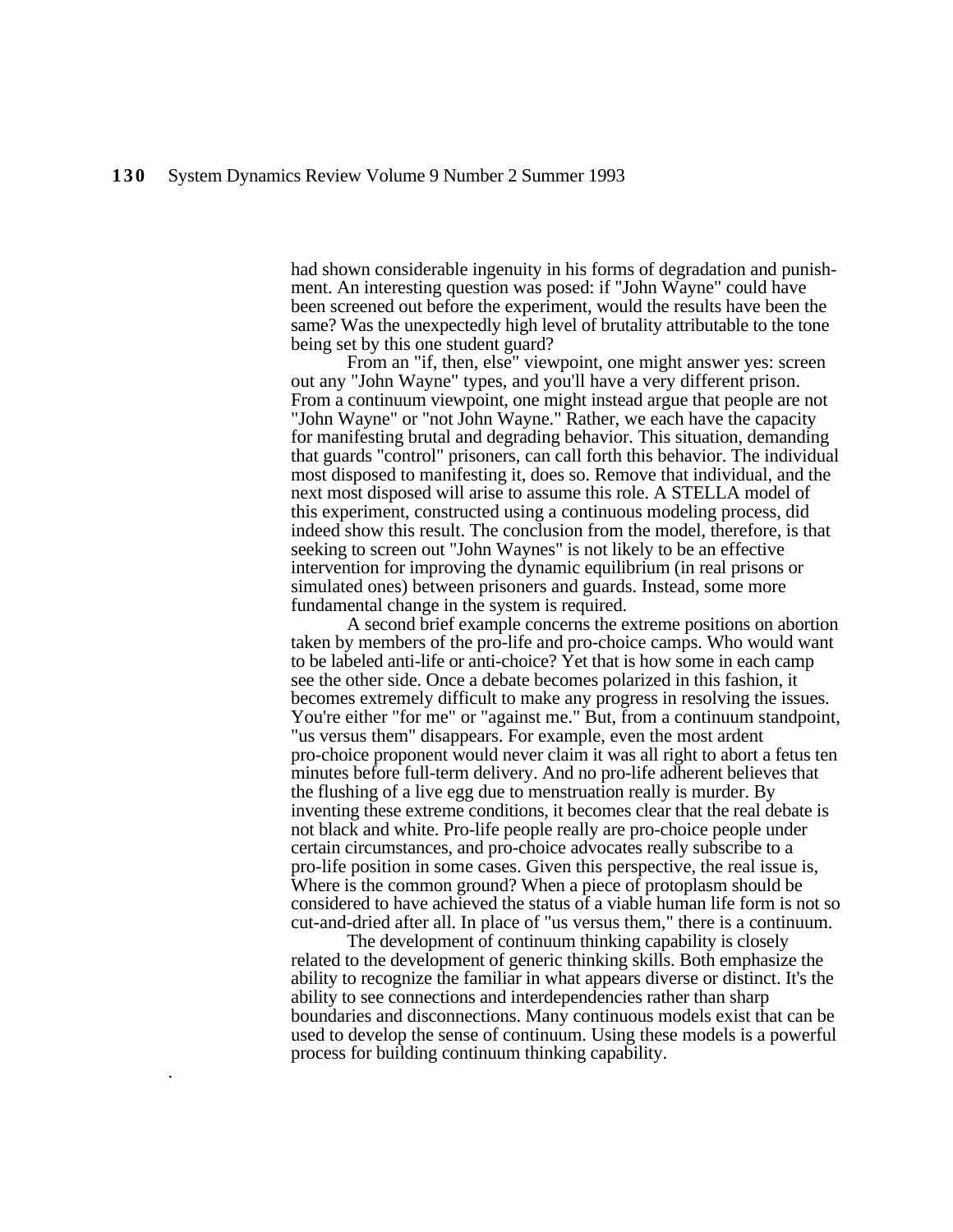### *Skill 7: scientific thinking*

The final component of systems thinking that we have identified is scientific thinking. Let me begin by saying what scientific thinking is not. My definition of scientific thinking has virtually nothing to do with absolute numerical measurement. Too often, science is taken to be synonymous with "measuring precisely." To me, scientific thinking has more to do with quantification than measurement. Again, the two are not synonymous. There are very few things that can be measured unambiguously, for instance, length, width, height, concentration, magnitude, and velocity. But think of all the things that cannot be measured precisely: how much wisdom you possess; how nice a person you are; what it feels like to go to a particular high school; how hungry you are; how much you love someone; how much self-esteem you have; how frustrated you feel.

I think most people would agree that all these nonmeasurable things are important. None can be gauged on any absolute numerical scale, but all of them can be quantified. It's simple. Pick a scale—for example, 0-100—and assign a value. Zero means "the absence of." One hundred means "maximum possible amount." Establishing a scale does not mean one can specify exactly what any of these values are in the real system. It means only that one has established a rigorous convention for thinking about the dynamics of the variable. Now one can ask questions like, What keeps self-confidence from rising above 100? Since 100 has been defined as "maximum possible amount," some processes must exist in the real system that prevent this accumulation from overflowing! Having been rigorous (scientific) about the quantification, one can then think rigorously about the dynamics of the variable.

Thinking scientifically also means being rigorous about testing hypotheses. This process begins by always ensuring that students in fact have a hypothesis to test. Once again, in the absence of an a priori hypothesis, the experimentation process can easily degenerate into a video game. People will simply flail away trying to get one of the Super Mario Brothers to the Princess. Having an explicit hypothesis to test before engaging in any simulation activity helps guard against the video game syndrome. The hypothesis-testing process itself also needs to be informed by scientific thinking. People thinking scientifically modify only one thing at a time and hold all else constant. They also test their models from steady state, using idealized inputs to call forth "natural frequency responses." This set of rigorous hypothesis-testing concepts really is at the heart of what I mean by scientific thinking.

# *The seven-track melee*

When one becomes aware that good systems thinking involves working on at least these seven tracks simultaneously, it becomes a lot easier to understand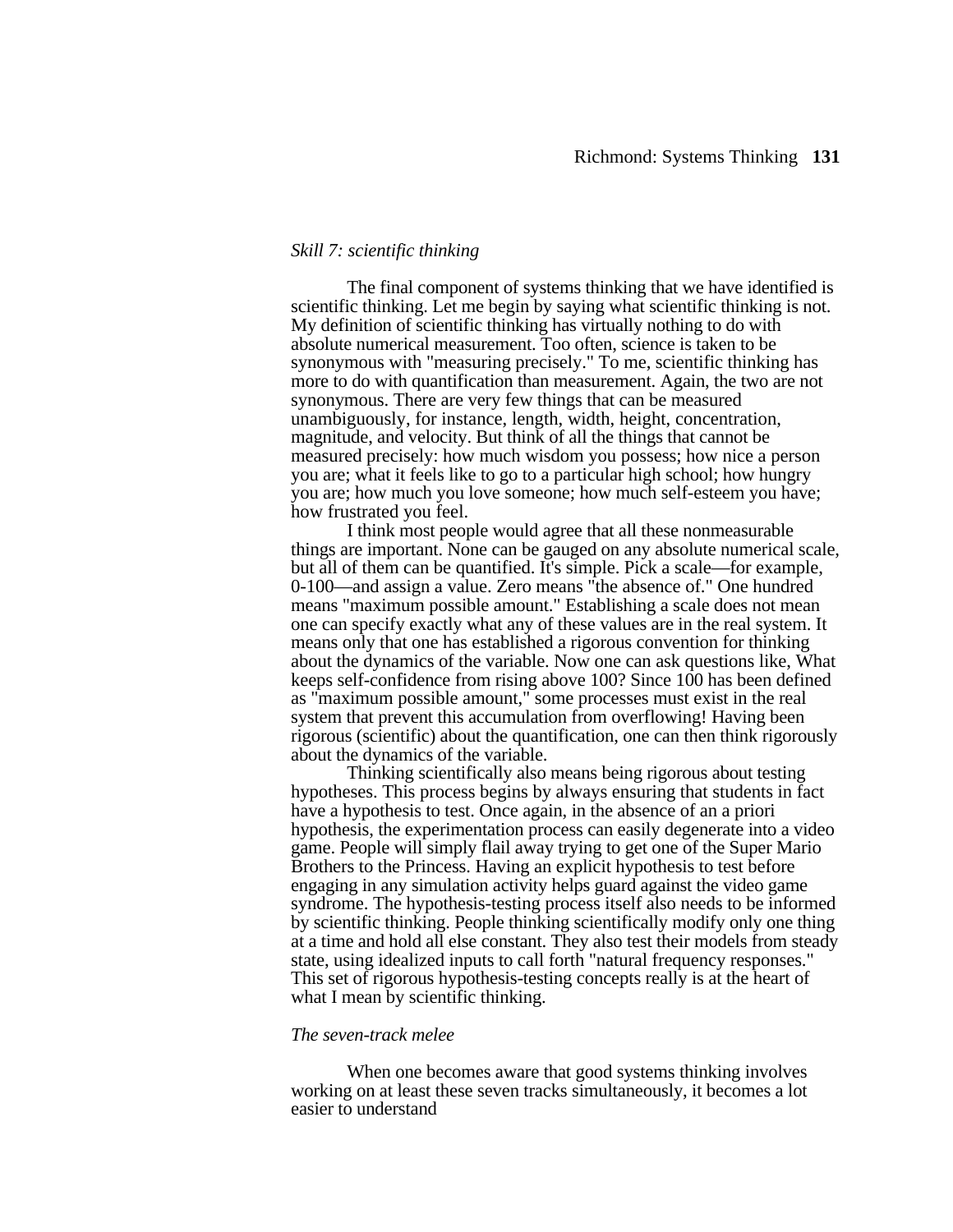why people trying to learn this framework often go on overload. When these tracks are explicitly organized, and separate attention is paid to develop each skill, the resulting bite-sized pieces make the fare much more digestible. We've found that explicitly separating these seven tracks, then attending to skill development in each, greatly increases learning productivity.

# **Summary**

The connections among the various physical, social, and ecological subsystems that make up our reality are tightening. There is indeed less and less "away," both spatially and temporally, to throw things into. Unfortunately, the evolution of our thinking capabilities has not kept pace with this growing level of interdependence. The consequence is that the problems we now face are stubbornly resistant to our interventions. To "get back into the foot race," we will need to coherently evolve our educational system along three dimensions: educational process, thinking paradigm, and learning tools. At the nexus of these three threads is a learner-directed learning process in which students will use computer-based learning environments to build their intuition and understanding of complex interdependent systems by participating in virtual reality experiences. One of the principal barriers to this exciting prospect is the currently limited capacity for transferring the systems thinking framework to educators and their students. By viewing systems thinking within the broader context of critical thinking skills, and by recognizing the multidimensional nature of the thinking skills involved in systems thinking, we can greatly reduce the time it takes for people to apprehend this framework. As this framework increasingly becomes the context within which we think, we will gain much greater leverage in addressing the pressing issues that await us in the 1990s. The time is now!

# **References**

- Diehl, E. W. 1990. MicroWorlds Creator 2.0. MicroWorlds, Inc., 47 Third St. #200, Cambridge, MA 02141, U.S.A.
- Draper, F., and M. Swanson. 1990. Learner-Directed Systems Education: A Successful Example. *System Dynamics Review* 6(2): 209-213.
- Meadows, D. H. 1982. Whole Earth Models and Systems. *The CoEvolution Quarterly* (summer): 98-108.
- Peterson, S. 1990. *A User's Guide to STELLAStack.* 2d ed. High Performance Systems, 45 Lyme Rd., Hanover, NH 03755, U.S.A.